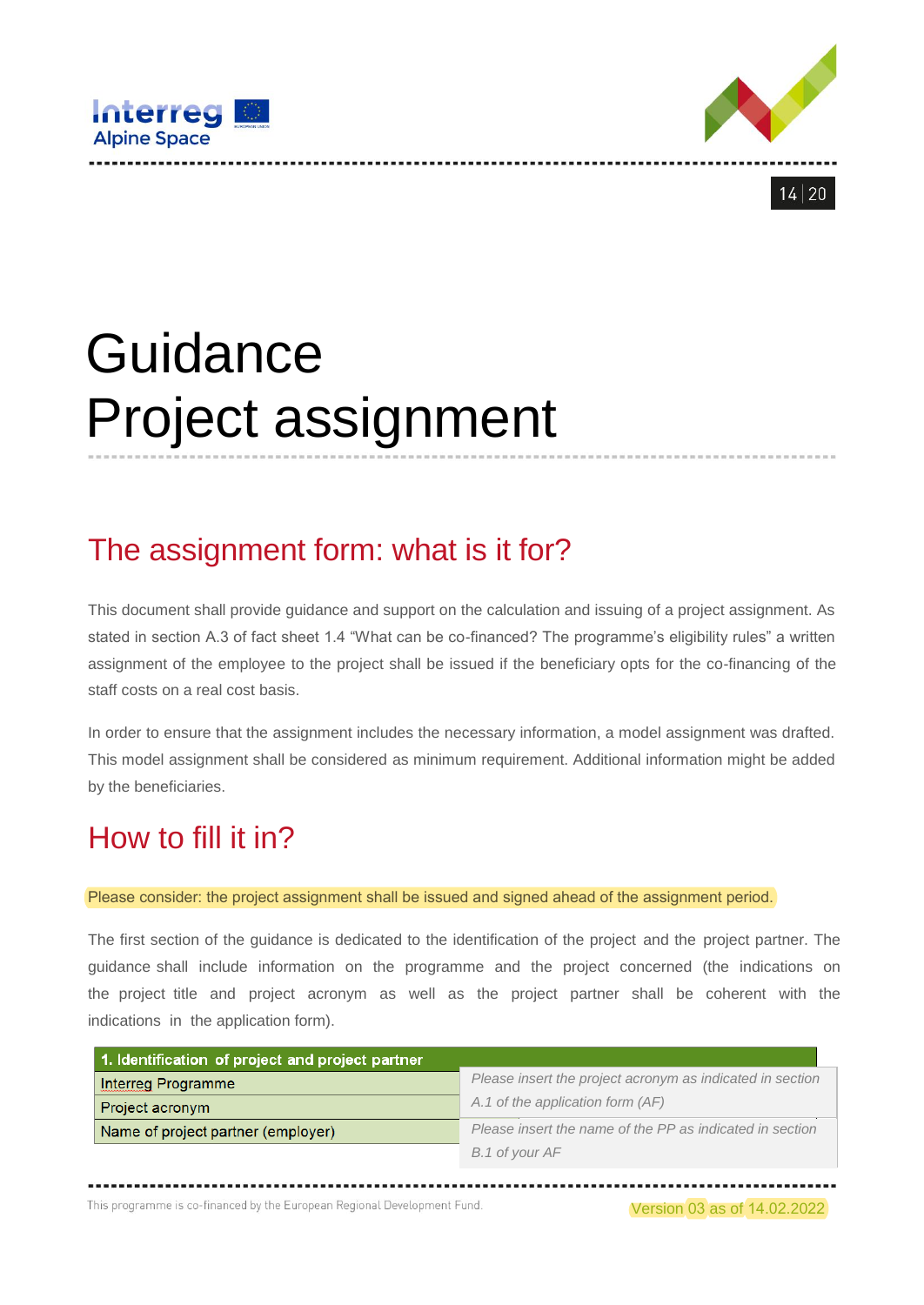



The second part of the guidance shall provide details on the employee including information on the total extent of assignment.

| 2. Assigned employee                                       |                                                                                         |
|------------------------------------------------------------|-----------------------------------------------------------------------------------------|
| Name of employee                                           |                                                                                         |
| Date of signature of employment contract (dd/mm/yyyy)      |                                                                                         |
| Start date of employment (dd/mm/yyyy)                      |                                                                                         |
| Extent of assignment (in %) to the above mentioned project |                                                                                         |
|                                                            | Please consider that the extent of assignment refers to the relation of the employee to |

*the project and not the employer. Therefore an employee might be part time employed (e.g. 20 working hours a week) but full time assigned (100% - in case of 20 working hours a week assigned to the project) or full time employed (e.g. 40 working hours a week) but only part time assigned (50% - in case of 20 working hours a week assigned to the project)*

In addition the period of assignment shall be defined. There is no limitation foreseen as regards the period – it can therefore last one month only up to 36 months. It is strongly recommended that a minimum duration of the assignment corresponds to the reporting period (normally 6 months).

| 3. Period of project assignment |                     |  |
|---------------------------------|---------------------|--|
| From: (dd/mm/yyyy)              | (dd/mm/yyyy)<br>To: |  |

The description of the planned activities per work package shall be summarised in section 4 of the assignment (in the assignment, there is no need to specify the percentage per work pakage).

|        | 4. Details on the assignment                                                                                                                                                                                                                                                                                                                 |  |
|--------|----------------------------------------------------------------------------------------------------------------------------------------------------------------------------------------------------------------------------------------------------------------------------------------------------------------------------------------------|--|
| WP No. | Project related activities (including information on the envisaged contribution of the employee to the outputs and<br>deliverables to be achieved according to the application form)                                                                                                                                                         |  |
|        |                                                                                                                                                                                                                                                                                                                                              |  |
|        | As the assignment will be the basis of any financial control performed on<br>the staff costs co-financed it shall be ensured that the information provided<br>in this section provides the necessary details on the planned project related<br>activities of this single employee and his/her contribution to the outputs to<br>be achieved. |  |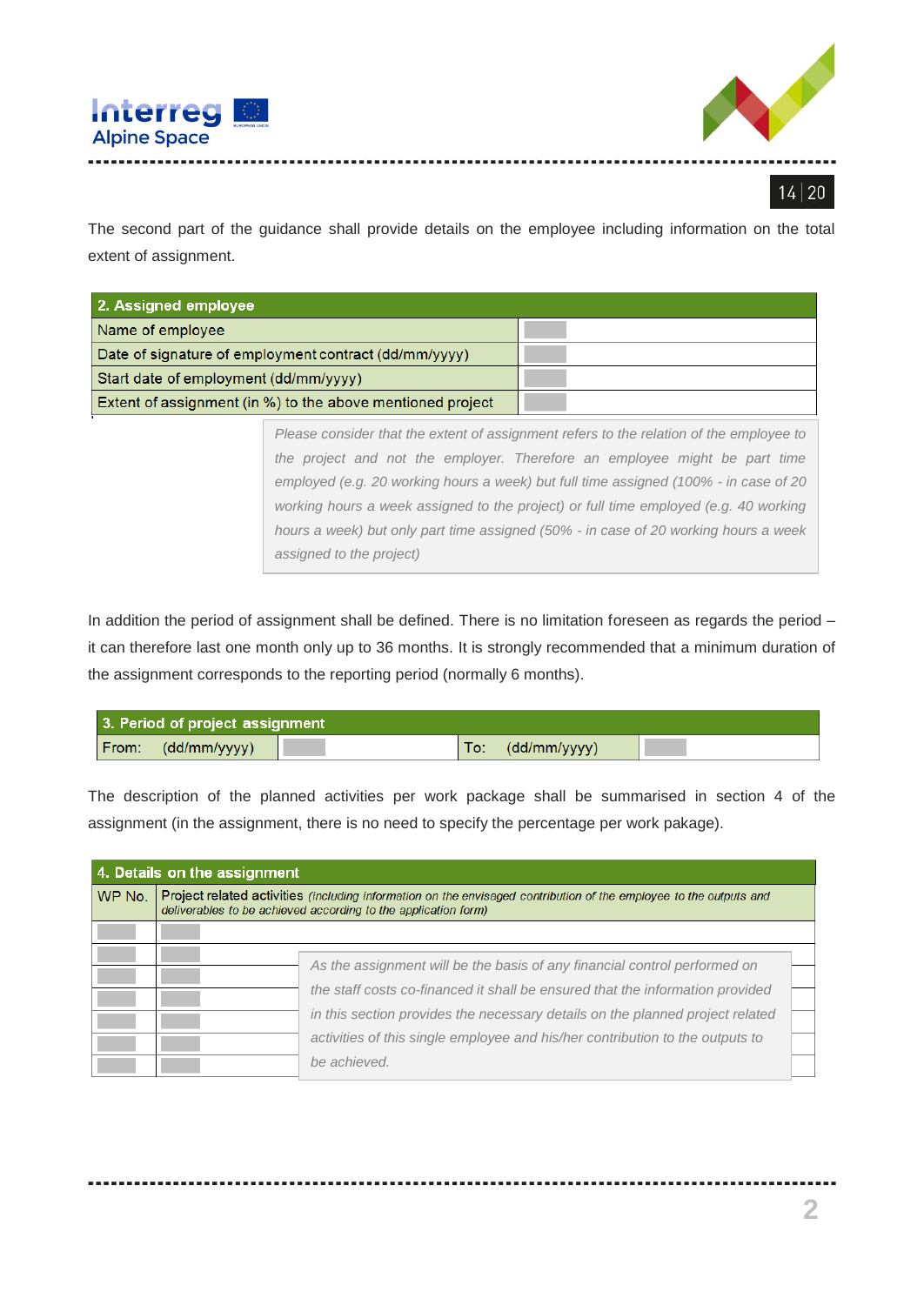



The programme model finally foresees a final confirmation that double financing is excluded. In order to provide a basis for the financial control, all public funded projects to which the employee is assigned to shall be listed (indicating the project name and the funding source).

| 5. Confirmation                                                                                                                                                                                                          |                                                                                                                                                                                             |
|--------------------------------------------------------------------------------------------------------------------------------------------------------------------------------------------------------------------------|---------------------------------------------------------------------------------------------------------------------------------------------------------------------------------------------|
| Herewith, Mr./Mrs.<br>contribute to project activities and outputs as indicated above.                                                                                                                                   | is assigned to the above-mentioned Interreg Alpine Space project in order to                                                                                                                |
| Please select:                                                                                                                                                                                                           |                                                                                                                                                                                             |
| It is confirmed that Mr./Mrs.<br>(funded by<br>Project title and<br>source to be<br>(funded by<br>inserted<br>(funded by<br>and therefore not more than the total actual staff costs will be requested for co-financing. | is currently in addition assigned to the following public funded projects:<br>It is confirmed that in total not more than 100 % of his/her working time are allocated to all these projects |
| It is confirmed that Mr./Mrs.                                                                                                                                                                                            | is currently not assigned to any other public funded project.                                                                                                                               |
| Please ensure that this<br>date is ahead of the<br>assignment period.<br>Date, Place                                                                                                                                     | Please ensure that this<br>date is ahead of the<br>assignment period.<br>Date, Place                                                                                                        |
| Name and signature of the employer                                                                                                                                                                                       | Name and signature of the employee                                                                                                                                                          |

### How to calculate the extent of assignment?

The extent of assignment shall be generally calculated on the basis of the following data:

- normal annual working hours
- estimated project related working hours

The normal annual working hours can be calculated as follows: The weekly working hours (according to employment contract or national regulations) are multiplied with 52 weeks a year. Then, the annual vacation claim (as laid down in the contract or national law) and the national bank holidays are deducted.

#### *Examples*

#### Calculating the normal annual working hours

University X is located in Member State A. The employment contracts concluded by PP XY foresee weekly working hours in the amount of 40 (in case of full time employment). National law of Member State A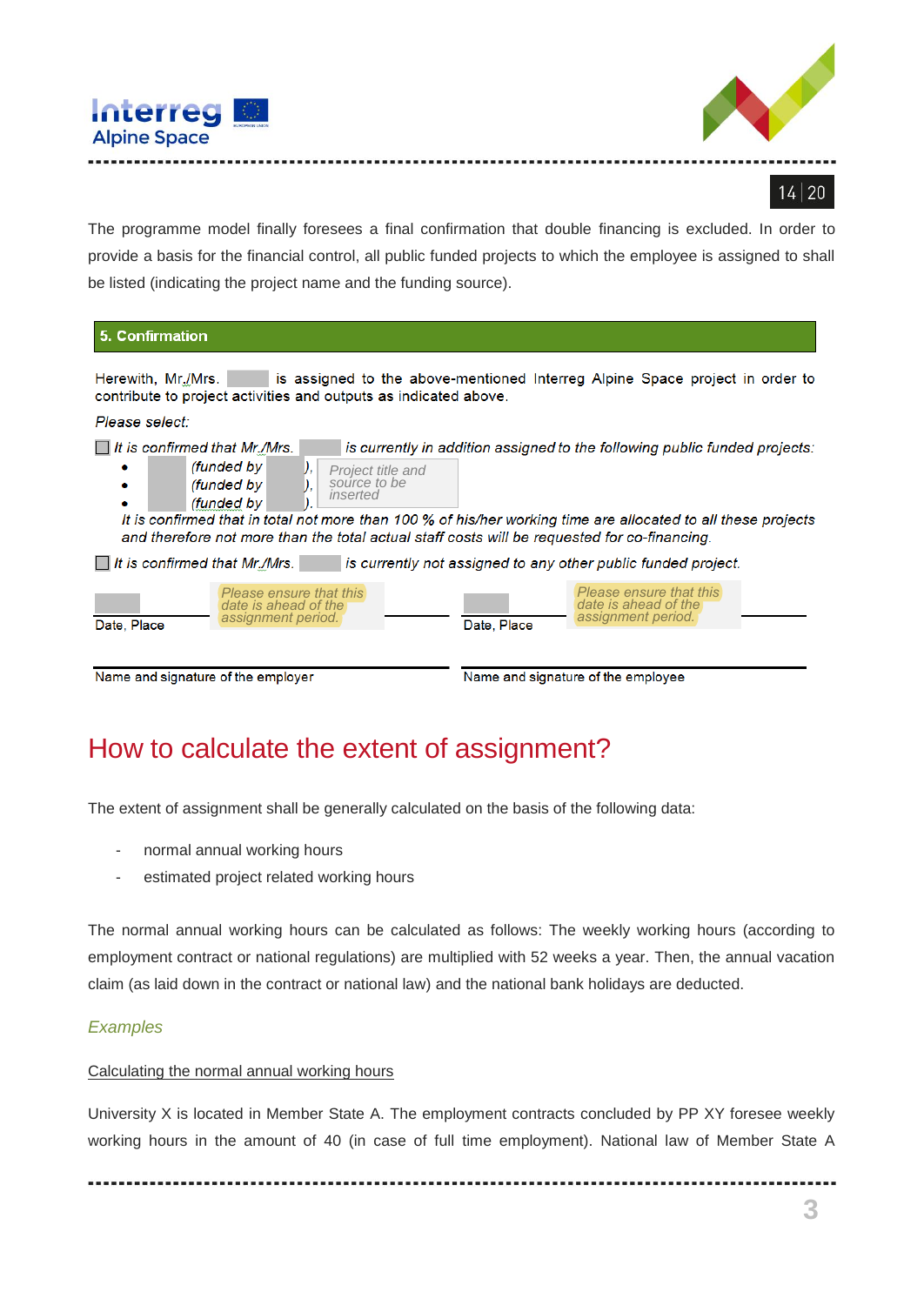



foresees 25 days of vacation, in addition there are 12 national bank holidays.

| 40 (weekly working hours) x 52 (weeks/year)                       | $= 2.080$ (working hours a year)  |
|-------------------------------------------------------------------|-----------------------------------|
| - 25 (days of vacation) x 8 (average daily working hours: 40h/5d) | $= -200$ (hours vacation)         |
| - 12 (national bank holidays) x 8 (average daily working hours)   | $= -96$ (hours national holidays) |
| <b>Normal annual working hours</b>                                | $= 1.784$                         |

The University X, department "XY" is lead partner in the project "CheeseAlps". As a lead partner "XY" is responsible for the project management. Additionally the first level control is performed internally by department "XZ". In the following two examples for the calculation of the staff costs are presented:

1) **Franz** is half time employed (20 hours a week); the monthly gross employment costs amount to EUR 2.300.

#### Estimating the project related working hours

Franz will assist the project manager and perform tasks as follows:

- general project coordination: 200h;
- elaboration of progress reports: 230h;
- controlling tasks: 170h;
- project closure and final progress report: 130h;
- **in total: 730h;**

#### Calculating the assignment

As project management is a permanent task, Franz is assigned to the project for the entire project implementation period (01.01.2016 – 31.12.2018 = 36 months/3 years). The **assignment** to the project can be calculated as follows: 1.784 x 0,5 x 3 years = 2676h; 730 / 2676 = 0,2728 (= **27**%)

#### Calculating the eligible staff costs

Thus the **eligible monthly staff costs** for Franz are: EUR 2.300 x 0,27 = EUR **621,00**. Especially at the beginning or at the end of a project it might be the case that months in question do not fall completely into the assignment period (e.g. project end date is 15 December 2018). This has to be considered accordingly, when calculating the eligible staff costs for this month (e.g. for December 2018: 2.300 / 31 x 15 x 0,27 = EUR 300,48).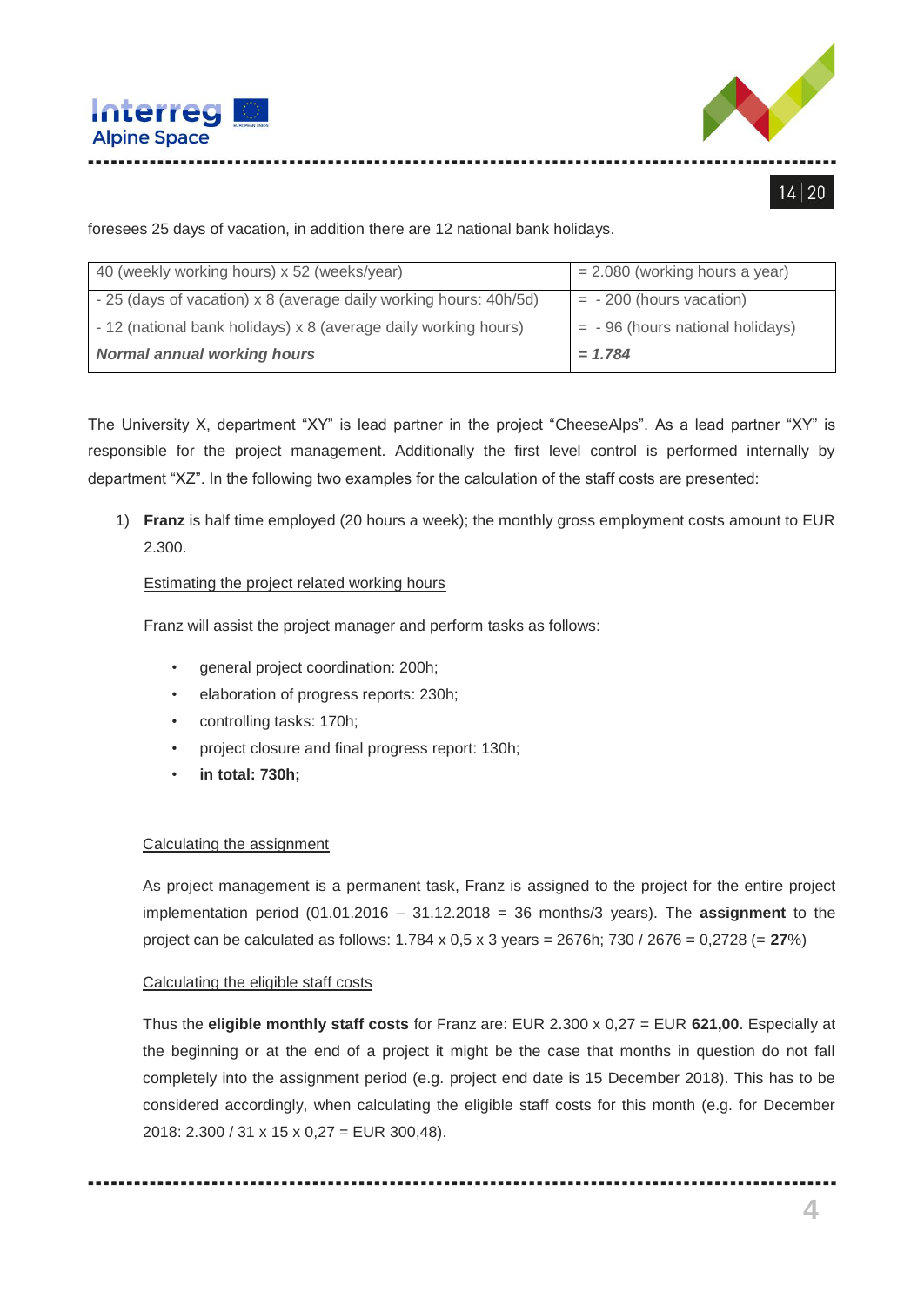



2) The internal first level controller **Ricarda** is full time employed (40 hours a week); her monthly gross employment costs are EUR 5.100.

#### Estimating the project related working hours

The certification of expenses has to be implemented every six months only and in average Ricarda needs 18 hours for one certification procedure. During the project lifetime six certifications are needed.

#### Calculating the assignment

In principle there are two ways to estimate the assignment and calculate the costs:

- a) Permanent assignment (36 months/3 years): 1.784 x 3 years = 5352h; (18h x 6) / 5352  $= 0.02 (= 2\%)$
- b) Monthly assignments for those months where the FLC work is done: 18 / 148,7 (1.784/12)  $= 0,12 (= 12\%)$

#### Calculating the eligible staff costs

Independent from the selected assignment (either permanent or monthly), the staff costs amount to EUR 3.672:

- a) The eligible monthly staff costs amount to EUR 102 (5.100  $\times$  0,02), the total eligible FLC costs for the entire implementation period amount to EUR 3.672 (5.100 x 0,02 x 36).
- b) The eligible monthly staff costs amount to EUR 612 (5.100 x 0,12), the total eligible FLC costs for the entire implementation period amount to EUR 3.672 (612 x 6).

What to consider when drafting the assignment: More flexibility is given if option b) of the above mentioned example is selected (as for option a) Ricarda could not be assigned 100% to other project even in those months she is not performing the FLC tasks and therefore not working for the project "CheeseAlps"). Therefore for project partner institutions involved in a number of public funded projects shorter assignment periods might be preferable.

Please ensure that the calculation of the extent of assignment is properly documented.